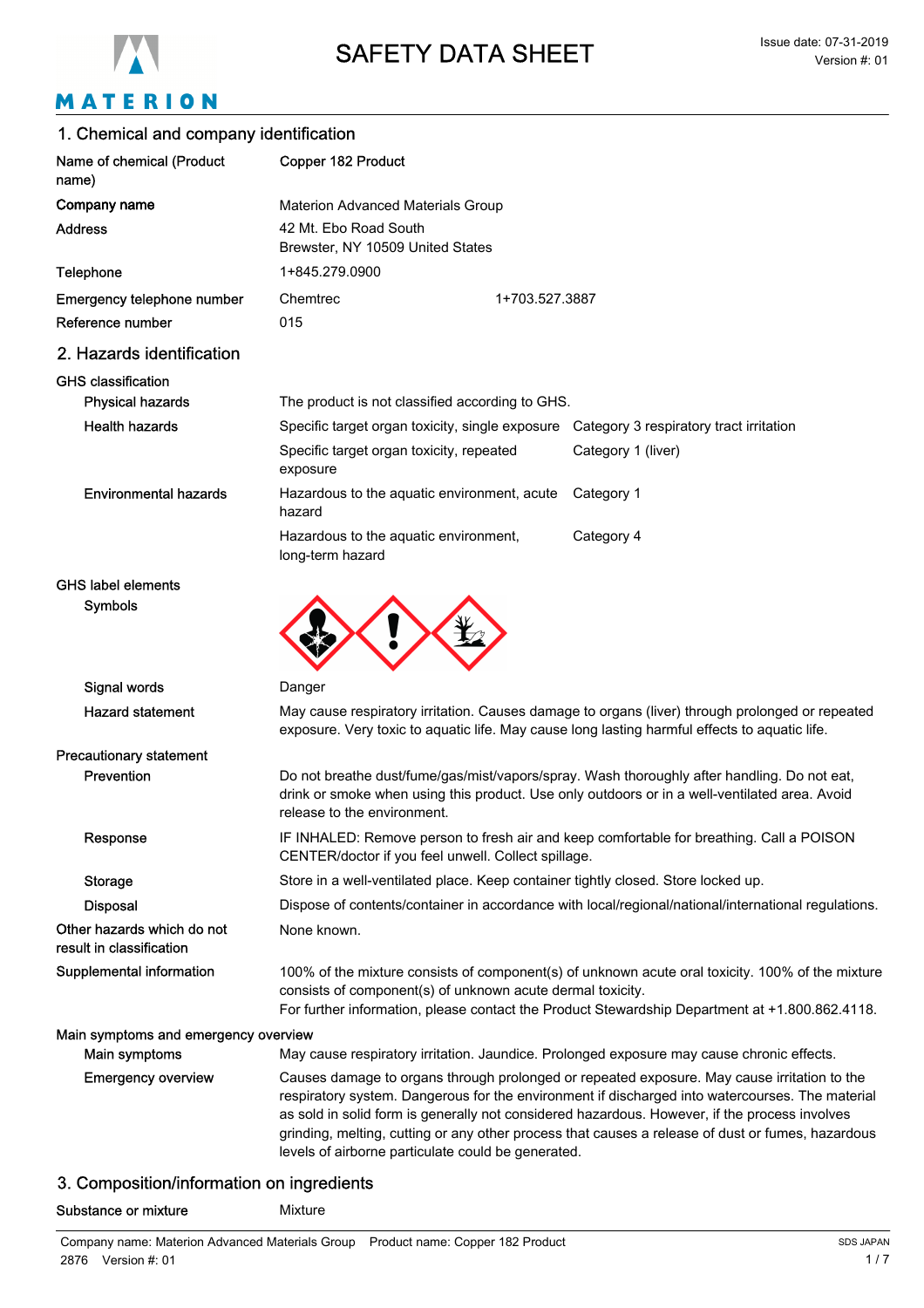|                                                                           |                                                                                                                                                                                                                                                                                                                                 | <b>Gazette notification</b> |          |                   |
|---------------------------------------------------------------------------|---------------------------------------------------------------------------------------------------------------------------------------------------------------------------------------------------------------------------------------------------------------------------------------------------------------------------------|-----------------------------|----------|-------------------|
| Components                                                                | <b>CAS Number</b>                                                                                                                                                                                                                                                                                                               | ENCS no.                    | ISHL no. | Concentration (%) |
| Copper                                                                    | 7440-50-8                                                                                                                                                                                                                                                                                                                       |                             |          | $98.8 - 99.2$     |
| Chromium                                                                  | 7440-47-3                                                                                                                                                                                                                                                                                                                       |                             |          | $0.8 - 1.2$       |
| <b>Chemical formula</b>                                                   | Cu (7440-50-8), Cr (7440-47-3)                                                                                                                                                                                                                                                                                                  |                             |          |                   |
| 4. First aid measures                                                     |                                                                                                                                                                                                                                                                                                                                 |                             |          |                   |
| If inhaled                                                                | Remove victim to fresh air and keep at rest in a position comfortable for breathing. Call a poison<br>center or doctor/physician if you feel unwell.                                                                                                                                                                            |                             |          |                   |
| If on skin                                                                | Wash off with soap and water. Get medical attention if irritation develops and persists.                                                                                                                                                                                                                                        |                             |          |                   |
| If in eyes                                                                | Rinse with water. Get medical attention if irritation develops and persists.                                                                                                                                                                                                                                                    |                             |          |                   |
| If swallowed                                                              | Rinse mouth. Get medical attention if symptoms occur.                                                                                                                                                                                                                                                                           |                             |          |                   |
| Most important<br>symptoms/effects, acute and<br>delayed                  | May cause respiratory irritation. Jaundice. Prolonged exposure may cause chronic effects.                                                                                                                                                                                                                                       |                             |          |                   |
| Protection of first-aid<br>responders                                     | If you feel unwell, seek medical advice (show the label where possible). Ensure that medical<br>personnel are aware of the material(s) involved, and take precautions to protect themselves.                                                                                                                                    |                             |          |                   |
| Notes to physician                                                        | Provide general supportive measures and treat symptomatically. Keep victim under observation.<br>Symptoms may be delayed.                                                                                                                                                                                                       |                             |          |                   |
| 5. Fire-fighting measures                                                 |                                                                                                                                                                                                                                                                                                                                 |                             |          |                   |
| <b>Extinguishing media</b>                                                | Powder. Dry sand.                                                                                                                                                                                                                                                                                                               |                             |          |                   |
| Extinguishing media to avoid                                              | Do not use water jet as an extinguisher, as this will spread the fire.                                                                                                                                                                                                                                                          |                             |          |                   |
| Specific hazards                                                          | During fire, gases hazardous to health may be formed.                                                                                                                                                                                                                                                                           |                             |          |                   |
| Special fire fighting procedures                                          | Move containers from fire area if you can do so without risk.                                                                                                                                                                                                                                                                   |                             |          |                   |
| Protection of fire-fighters                                               | Self-contained breathing apparatus and full protective clothing must be worn in case of fire.                                                                                                                                                                                                                                   |                             |          |                   |
| General fire hazards                                                      | No unusual fire or explosion hazards noted.                                                                                                                                                                                                                                                                                     |                             |          |                   |
| Specific methods                                                          | Use standard firefighting procedures and consider the hazards of other involved materials.                                                                                                                                                                                                                                      |                             |          |                   |
| 6. Accidental release measures                                            |                                                                                                                                                                                                                                                                                                                                 |                             |          |                   |
| Personal precautions, protective<br>equipment and emergency<br>measures   | Keep unnecessary personnel away. Keep people away from and upwind of spill/leak. Wear<br>appropriate protective equipment and clothing during clean-up. Ensure adequate ventilation. Local<br>authorities should be advised if significant spillages cannot be contained. For personal protection,<br>see section 8 of the SDS. |                             |          |                   |
| <b>Environmental precautions</b>                                          | Avoid release to the environment. Inform appropriate managerial or supervisory personnel of all<br>environmental releases. Prevent further leakage or spillage if safe to do so. Avoid discharge into<br>drains, water courses or onto the ground.                                                                              |                             |          |                   |
| Methods or materials for<br>containment and cleaning up                   | The product is immiscible with water and will spread on the water surface. Prevent product from<br>entering drains. Stop the flow of material, if this is without risk. Following product recovery, flush<br>area with water. For waste disposal, see section 13 of the SDS.                                                    |                             |          |                   |
| 7. Handling and storage                                                   |                                                                                                                                                                                                                                                                                                                                 |                             |          |                   |
| Handling<br>Technical measures (e.g.<br>Local and general<br>ventilation) | Provide adequate ventilation.                                                                                                                                                                                                                                                                                                   |                             |          |                   |
| Safe handling advice                                                      | Avoid prolonged exposure. When using, do not eat, drink or smoke. Wash hands thoroughly after<br>handling. Avoid release to the environment. Observe good industrial hygiene practices. Use<br>personal protection recommended in Section 8 of the SDS.                                                                         |                             |          |                   |
| <b>Contact avoidance</b><br>measures                                      | For further information, please refer to section 10 of the SDS.                                                                                                                                                                                                                                                                 |                             |          |                   |
| Hygiene measures                                                          | Always observe good personal hygiene measures, such as washing after handling the material<br>and before eating, drinking, and/or smoking. Routinely wash work clothing and protective<br>equipment to remove contaminants.                                                                                                     |                             |          |                   |
| <b>Storage</b><br>Safe storage conditions                                 | Store locked up. Store away from incompatible materials (see Section 10 of the SDS).                                                                                                                                                                                                                                            |                             |          |                   |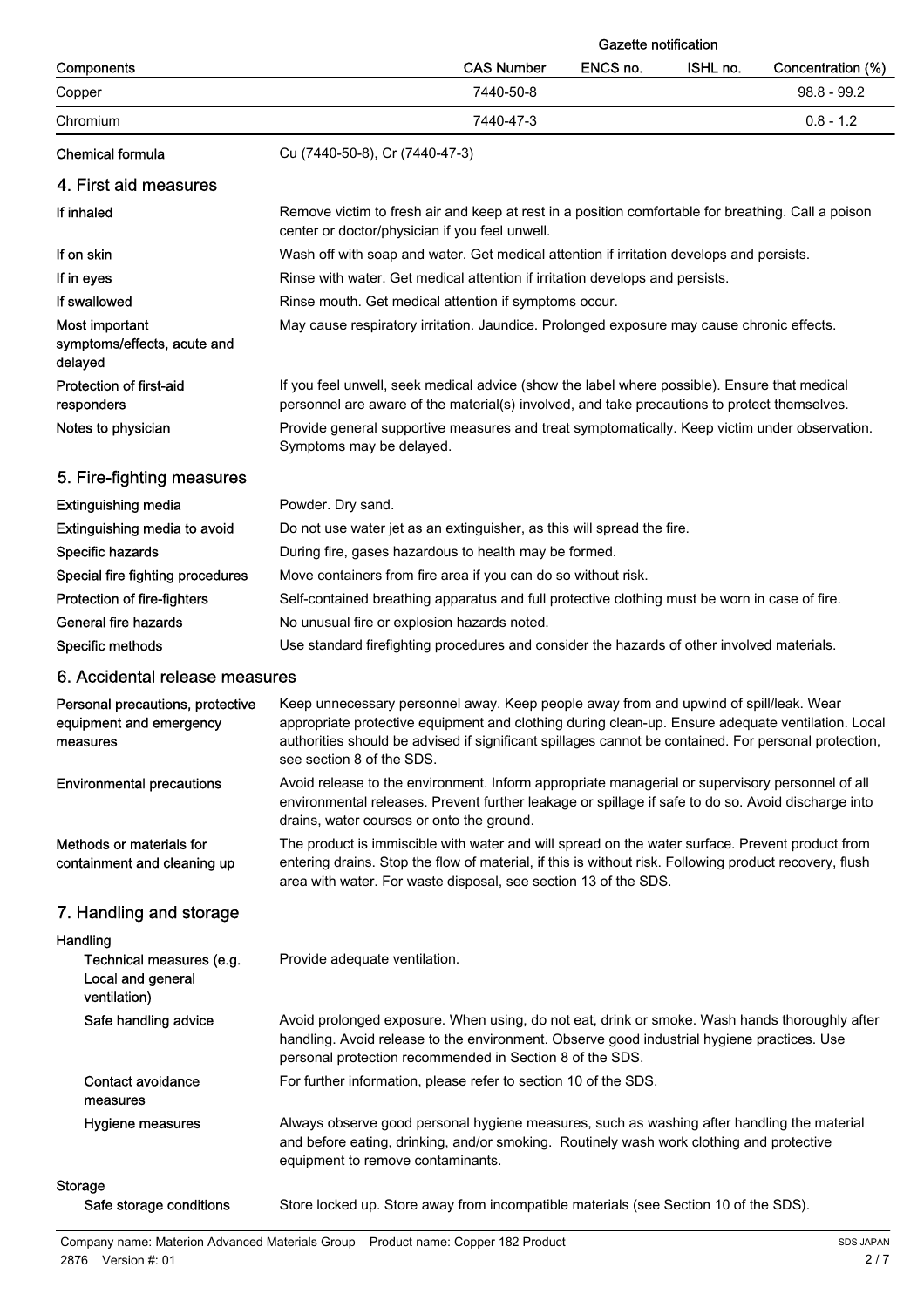## 8. Exposure controls/personal protection

#### Occupational exposure limits

| <b>Components</b>                | <b>Type</b>                                                                                                                                                                                                                                                                                       | Value          |                     |
|----------------------------------|---------------------------------------------------------------------------------------------------------------------------------------------------------------------------------------------------------------------------------------------------------------------------------------------------|----------------|---------------------|
| Chromium (CAS 7440-47-3)         | <b>TWA</b>                                                                                                                                                                                                                                                                                        | $0.5$ mg/m $3$ |                     |
| US. ACGIH Threshold Limit Values |                                                                                                                                                                                                                                                                                                   |                |                     |
| <b>Material</b>                  | Type                                                                                                                                                                                                                                                                                              | Value          | Form                |
| Copper 182 Product               | <b>TWA</b>                                                                                                                                                                                                                                                                                        | 1 mg/m $3$     | Dust and mist.      |
|                                  |                                                                                                                                                                                                                                                                                                   | $0.2$ mg/m $3$ | Fume.               |
| <b>Components</b>                | Type                                                                                                                                                                                                                                                                                              | Value          | Form                |
| Chromium (CAS 7440-47-3)         | <b>TWA</b>                                                                                                                                                                                                                                                                                        | $0.5$ mg/m $3$ | Inhalable fraction. |
| <b>Engineering measures</b>      | Good general ventilation should be used. Ventilation rates should be matched to conditions. If<br>applicable, use process enclosures, local exhaust ventilation, or other engineering controls to<br>maintain airborne levels below recommended exposure limits. If exposure limits have not been |                |                     |

|                               | established, maintain airborne levels to an acceptable level.             |
|-------------------------------|---------------------------------------------------------------------------|
| Personal protective equipment |                                                                           |
| <b>Respiratory protection</b> | In case of insufficient ventilation, wear suitable respiratory equipment. |
| Hand protection               | Wear appropriate chemical resistant gloves.                               |
| Eye protection                | If contact is likely, safety glasses with side shields are recommended.   |
| Skin and body protection      | Use of an impervious apron is recommended.                                |

### 9. Physical and chemical properties

#### Appearance

| <b>Physical state</b>                                      | Solid.                                                   |  |  |  |
|------------------------------------------------------------|----------------------------------------------------------|--|--|--|
| Form                                                       | Solid.                                                   |  |  |  |
| Color                                                      | Not available.                                           |  |  |  |
| Odor                                                       | Not available.                                           |  |  |  |
| рH                                                         | Not available.                                           |  |  |  |
| Melting point/Freezing point                               | 1981.4 °F (1083 °C)<br>1981.4 °F (1083 °C) estimated     |  |  |  |
| Boiling point, initial boiling point,<br>and boiling range | 4703 °F (2595 °C)                                        |  |  |  |
|                                                            | 4703 °F (2595 °C) estimated                              |  |  |  |
| Flash point                                                | Not available.                                           |  |  |  |
| <b>Combustion characteristics</b><br>(solid, gas)          | Not available.                                           |  |  |  |
| Upper/lower flammability or explosive limits               |                                                          |  |  |  |
| <b>Flammability limit - lower</b><br>(%)                   | Not available.                                           |  |  |  |
| <b>Flammability limit - upper</b><br>$(\%)$                | Not available.                                           |  |  |  |
| Explosive limit - lower (%)                                | Not available.                                           |  |  |  |
| Explosive limit - upper (%)                                | Not available.                                           |  |  |  |
| Vapor pressure                                             | < 0.0000001 kPa (77 °F (25 °C))<br>0.00001 hPa estimated |  |  |  |
| Vapor density                                              | Not available.                                           |  |  |  |
| Specific gravity                                           | 8.94<br>8.92 estimated                                   |  |  |  |
| Solubility(ies)                                            |                                                          |  |  |  |
| Solubility (water)                                         | Insoluble                                                |  |  |  |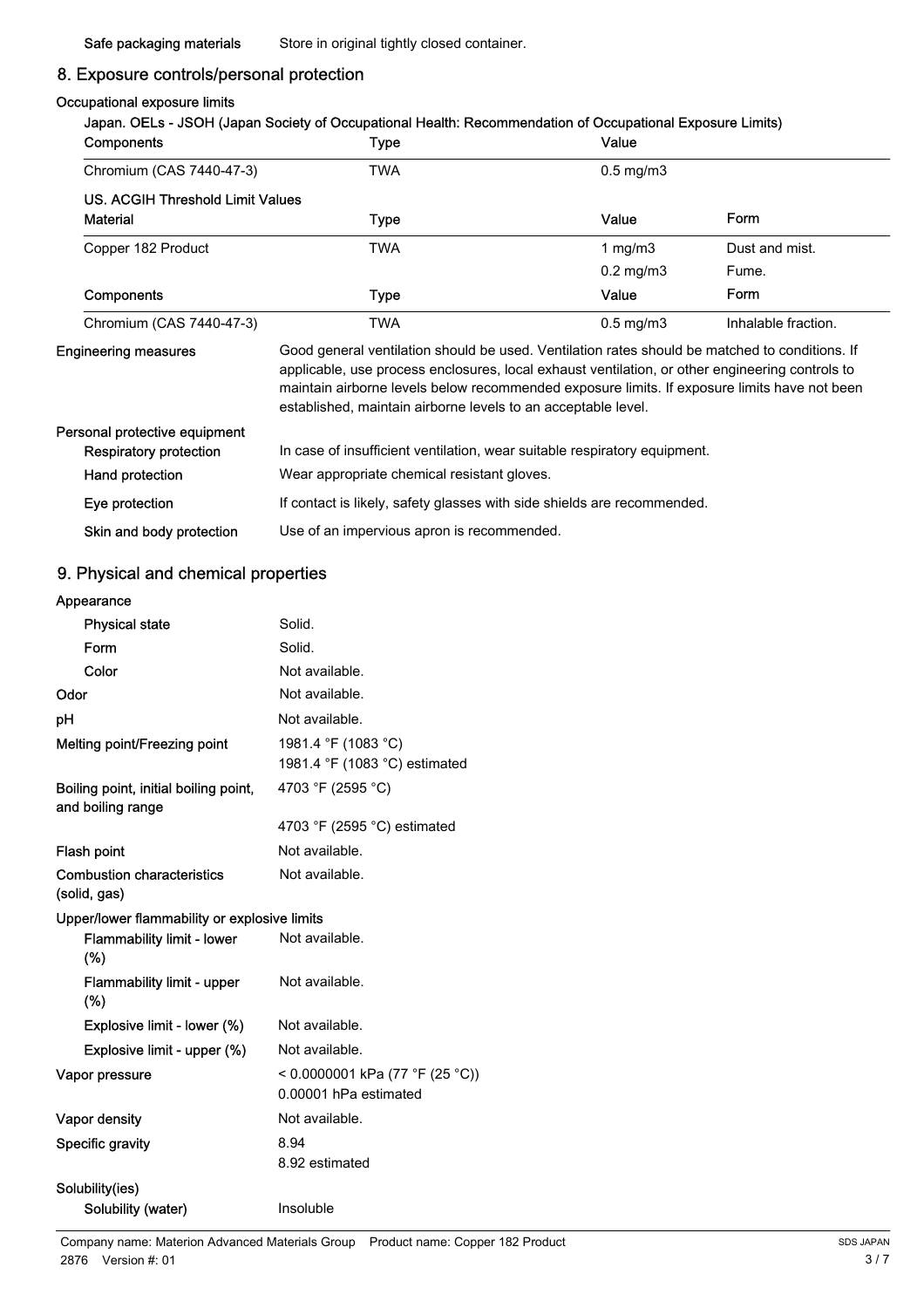| <b>Partition coefficient</b><br>(n-octanol/water)                                  | Not available.                                                                                                             |  |  |
|------------------------------------------------------------------------------------|----------------------------------------------------------------------------------------------------------------------------|--|--|
| Auto-ignition temperature                                                          | Not available.                                                                                                             |  |  |
| Decomposition temperature                                                          | Not available.                                                                                                             |  |  |
| <b>Viscosity (Coefficient of</b><br>viscosity)                                     | Not available.                                                                                                             |  |  |
| Other information                                                                  |                                                                                                                            |  |  |
| <b>Density</b>                                                                     | 8.94 g/cm3 estimated<br>8.92 g/cm3 estimated                                                                               |  |  |
| <b>Explosive properties</b>                                                        | Not explosive.                                                                                                             |  |  |
| Molecular formula                                                                  | Cu                                                                                                                         |  |  |
| Molecular weight                                                                   | 63.55 g/mol                                                                                                                |  |  |
| <b>Oxidizing properties</b>                                                        | Not oxidizing.                                                                                                             |  |  |
| 10. Stability and reactivity                                                       |                                                                                                                            |  |  |
| Reactivity                                                                         | The product is stable and non-reactive under normal conditions of use, storage and transport.                              |  |  |
| <b>Chemical stability</b>                                                          | Material is stable under normal conditions.                                                                                |  |  |
| Possibility of hazardous<br>reactions                                              | No dangerous reaction known under conditions of normal use.                                                                |  |  |
| <b>Conditions to avoid</b>                                                         | Keep away from heat, hot surfaces, sparks, open flames and other ignition sources. Contact with<br>incompatible materials. |  |  |
| Incompatible materials                                                             | Strong oxidizing agents.                                                                                                   |  |  |
| Hazardous decomposition<br>products                                                | No hazardous decomposition products are known.                                                                             |  |  |
| 11. Toxicological information                                                      |                                                                                                                            |  |  |
| <b>Acute toxicity</b>                                                              | Not known.                                                                                                                 |  |  |
| Skin corrosion/irritation                                                          | Prolonged skin contact may cause temporary irritation.                                                                     |  |  |
| Serious eye damage/eye<br>irritation                                               | Direct contact with eyes may cause temporary irritation.                                                                   |  |  |
| Respiratory or skin sensitization                                                  |                                                                                                                            |  |  |
|                                                                                    | Japan Society for Occupational Health: Respiratory sensitizer                                                              |  |  |
| Chromium (CAS 7440-47-3)                                                           | 2 Probable respiratory sensitizer.                                                                                         |  |  |
| Japan Society for Occupational Health: Skin sensitizer<br>Chromium (CAS 7440-47-3) | 1 Known skin sensitizer.                                                                                                   |  |  |
| Copper (CAS 7440-50-8)                                                             | 2 Probable skin sensitizer.                                                                                                |  |  |
| <b>Respiratory sensitization</b>                                                   | Not a respiratory sensitizer.                                                                                              |  |  |
| Skin sensitization                                                                 | This product is not expected to cause skin sensitization.                                                                  |  |  |
| Germ cell mutagenicity                                                             | No data available to indicate product or any components present at greater than 0.1% are<br>mutagenic or genotoxic.        |  |  |
| Carcinogenicity                                                                    |                                                                                                                            |  |  |
| IARC Monographs. Overall Evaluation of Carcinogenicity                             |                                                                                                                            |  |  |
| Chromium (CAS 7440-47-3)                                                           | 3 Not classifiable as to carcinogenicity to humans.                                                                        |  |  |
| Reproductive toxicity                                                              | This product is not expected to cause reproductive or developmental effects.                                               |  |  |
| Specific target organ toxicity -<br>single exposure                                | May cause respiratory irritation.                                                                                          |  |  |
| Specific target organ toxicity -<br>repeated exposure                              | Causes damage to organs (liver) through prolonged or repeated exposure.                                                    |  |  |
| <b>Aspiration hazard</b>                                                           | Not an aspiration hazard.                                                                                                  |  |  |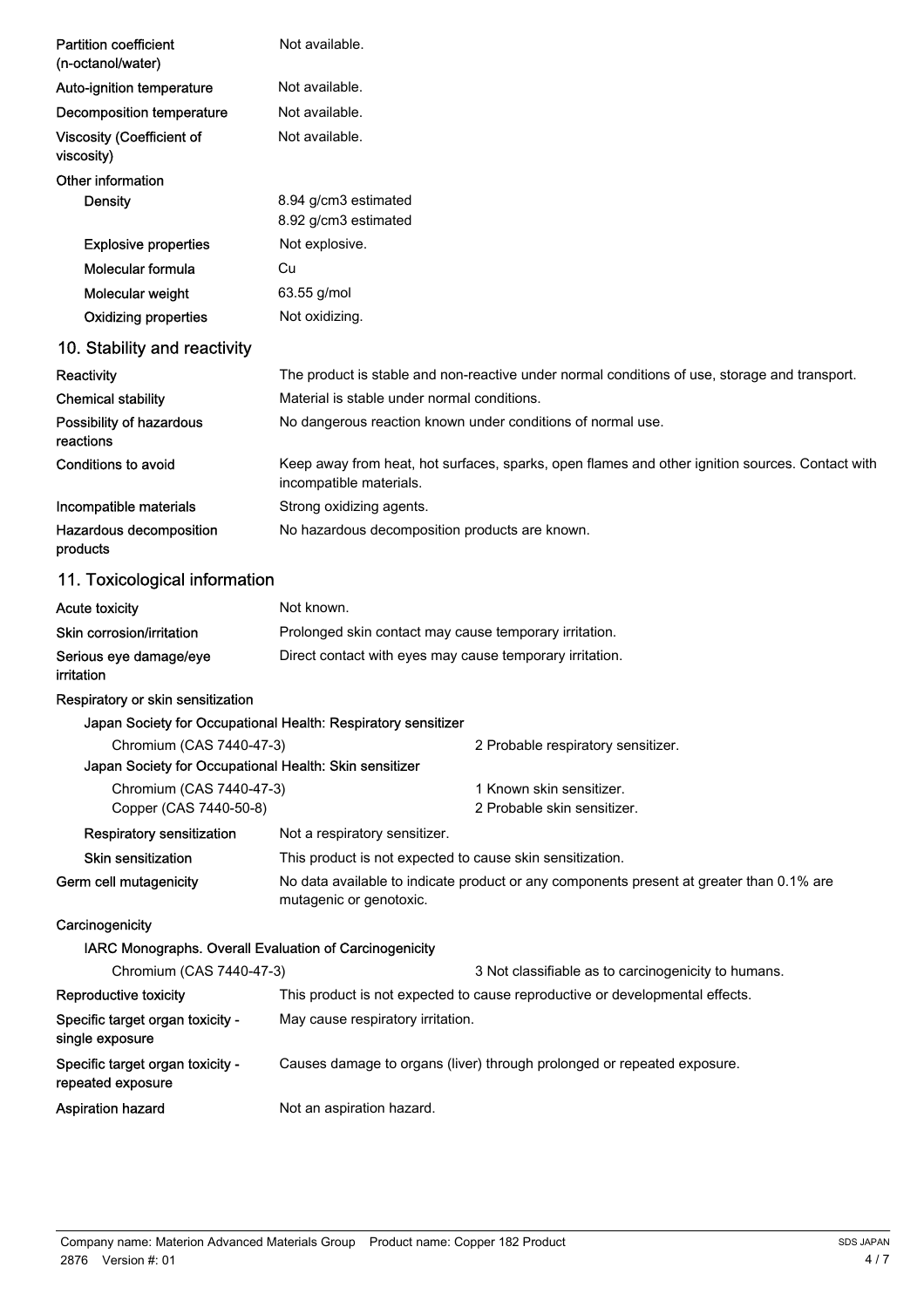## 12. Ecological information

#### Ecotoxicological data **Product Species** Species **Species Species Species Species Species Species Species Species Species Species Species Species Species Species Species Species Species Species Species Spe**

|                                                                                                                                                                                                                       | Copper 182 Product     |                    |                                                                     |                                 |  |
|-----------------------------------------------------------------------------------------------------------------------------------------------------------------------------------------------------------------------|------------------------|--------------------|---------------------------------------------------------------------|---------------------------------|--|
|                                                                                                                                                                                                                       | <b>Aquatic</b>         |                    |                                                                     |                                 |  |
|                                                                                                                                                                                                                       | Crustacea              | EC50               | Daphnia                                                             | 0.1601 mg/l, 48 hours estimated |  |
|                                                                                                                                                                                                                       | Fish                   | LC50               | Fish                                                                | 2.5299 mg/l, 96 hours estimated |  |
| Components                                                                                                                                                                                                            |                        |                    | <b>Species</b>                                                      | <b>Test Results</b>             |  |
|                                                                                                                                                                                                                       | Copper (CAS 7440-50-8) |                    |                                                                     |                                 |  |
|                                                                                                                                                                                                                       | Aquatic                |                    |                                                                     |                                 |  |
|                                                                                                                                                                                                                       | Crustacea              | EC50               | Water flea (Daphnia magna)                                          | $0.036$ mg/l, 48 hours          |  |
|                                                                                                                                                                                                                       | Fish                   | LC50               | Fathead minnow (Pimephales promelas) 0.0319 - 0.0544 mg/l, 96 hours |                                 |  |
| Very toxic to aquatic life. May cause long lasting harmful effects to aquatic life.<br><b>Ecotoxicity</b>                                                                                                             |                        |                    |                                                                     |                                 |  |
| Persistence and degradability<br>No data is available on the degradability of this product.                                                                                                                           |                        |                    |                                                                     |                                 |  |
| <b>Bioaccumulation</b><br>No data available.                                                                                                                                                                          |                        |                    |                                                                     |                                 |  |
| Mobility in soil<br>The product is immiscible with water and will spread on the water surface.                                                                                                                        |                        |                    |                                                                     |                                 |  |
| Hazardous to the ozone layer                                                                                                                                                                                          |                        | No data available. |                                                                     |                                 |  |
| Other hazardous effects<br>No other adverse environmental effects (e.g. ozone depletion, photochemical ozone creation<br>potential, endocrine disruption, global warming potential) are expected from this component. |                        |                    |                                                                     |                                 |  |

### 13. Disposal considerations

Dispose in accordance with all applicable regulations.

| <b>Residual waste</b>      | Dispose of in accordance with local regulations. Empty containers or liners may retain some<br>product residues. This material and its container must be disposed of in a safe manner (see:<br>Disposal instructions).                                                                                                                                                                                                                                                                                                                         |
|----------------------------|------------------------------------------------------------------------------------------------------------------------------------------------------------------------------------------------------------------------------------------------------------------------------------------------------------------------------------------------------------------------------------------------------------------------------------------------------------------------------------------------------------------------------------------------|
| Contaminated packaging     | Since emptied containers may retain product residue, follow label warnings even after container is<br>emptied. Empty containers should be taken to an approved waste handling site for recycling or<br>disposal.                                                                                                                                                                                                                                                                                                                               |
| Local disposal regulations | Contract with a disposal operator licensed by the Law on Disposal and Cleaning. Do not allow this<br>material to drain into sewers/water supplies. Do not contaminate ponds, waterways or ditches with<br>chemical or used container. Dispose of contents/container in accordance with<br>local/regional/national/international regulations. When your own wastewater treatment plant is not<br>available, collect entire waste and then charge to a licensed industrial waste management<br>professional with manifests for industrial waste. |

## 14. Transport information

#### IATA

Not regulated as dangerous goods.

#### IMDG

Not regulated as dangerous goods.

| Transport in bulk according to<br>Annex II of MARPOL 73/78 and<br>the IBC Code | Not applicable.                                                                                                              |                                     |                |
|--------------------------------------------------------------------------------|------------------------------------------------------------------------------------------------------------------------------|-------------------------------------|----------------|
| <b>National regulations</b>                                                    | Follow regulation in section 15 for domestic transportation.                                                                 |                                     |                |
| 15. Regulatory information                                                     |                                                                                                                              |                                     |                |
| Industrial Safety and Health Act                                               |                                                                                                                              |                                     |                |
| Notifiable substances                                                          |                                                                                                                              |                                     |                |
| DICHROMIC ACID AND DICHROMATE)                                                 | CHROMIUM AND CHROMIUM COMPOUNDS (EXCLUDING Table 9 Ordinance No. 142 0.80 - 1.2 %<br>CHROMIC ACID AND CHROMIC ACID SALTS AND |                                     |                |
| COPPER AND COPPER COMPOUNDS                                                    |                                                                                                                              | Table 9 Ordinance No. 379 99 - 99 % |                |
| Labeling substances                                                            |                                                                                                                              |                                     |                |
| CHROMIUM (POWDER)                                                              |                                                                                                                              |                                     | $0.80 - 1.2$ % |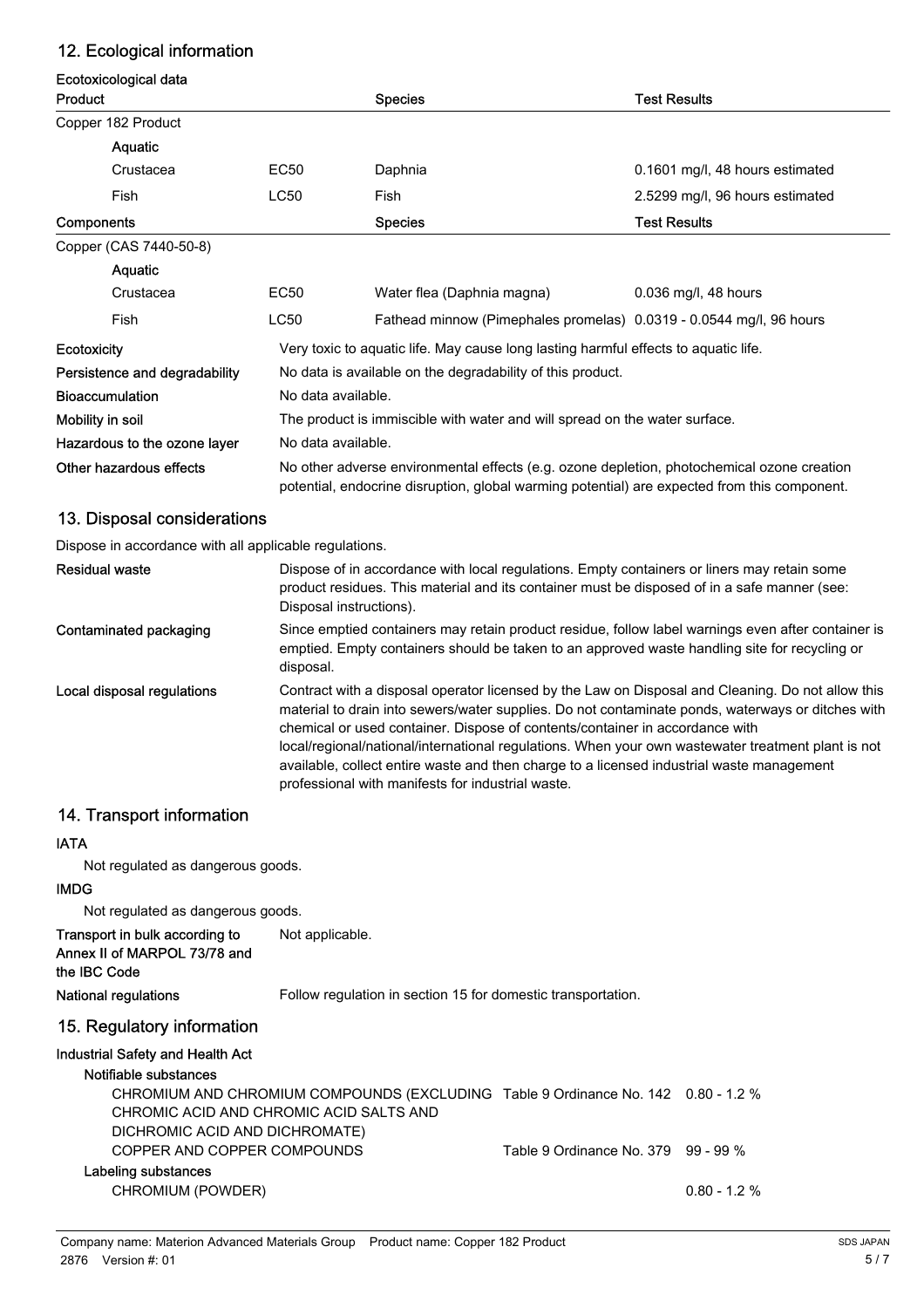| DICHROMIC ACID AND DICHROMATE)                                                                | CHROMIUM AND CHROMIUM COMPOUNDS (EXCLUDING<br>CHROMIC ACID AND CHROMIC ACID SALTS AND                                                            | $0.80 - 1.2 %$                                                                             |  |  |  |
|-----------------------------------------------------------------------------------------------|--------------------------------------------------------------------------------------------------------------------------------------------------|--------------------------------------------------------------------------------------------|--|--|--|
| Poisonous and Deleterious Substances Control Act                                              |                                                                                                                                                  |                                                                                            |  |  |  |
| Specified poisonous substances                                                                |                                                                                                                                                  |                                                                                            |  |  |  |
| Not regulated.                                                                                |                                                                                                                                                  |                                                                                            |  |  |  |
| Poisonous substances                                                                          |                                                                                                                                                  |                                                                                            |  |  |  |
| Not regulated.                                                                                |                                                                                                                                                  |                                                                                            |  |  |  |
| Deleterious substances                                                                        |                                                                                                                                                  |                                                                                            |  |  |  |
| Not regulated.                                                                                |                                                                                                                                                  |                                                                                            |  |  |  |
| Act on the Evaluation of Chemical Substances and Regulation of Their Manufacture, etc.        |                                                                                                                                                  |                                                                                            |  |  |  |
| Class I specified chemical substances                                                         |                                                                                                                                                  |                                                                                            |  |  |  |
| Not regulated.                                                                                |                                                                                                                                                  |                                                                                            |  |  |  |
| Class II specified chemical substances                                                        |                                                                                                                                                  |                                                                                            |  |  |  |
| Not regulated.                                                                                |                                                                                                                                                  |                                                                                            |  |  |  |
| Monitoring chemical substances                                                                |                                                                                                                                                  |                                                                                            |  |  |  |
| Not regulated.                                                                                |                                                                                                                                                  |                                                                                            |  |  |  |
| <b>Priority Assessment Chemical Substances (PACs)</b>                                         |                                                                                                                                                  |                                                                                            |  |  |  |
| Not regulated.                                                                                |                                                                                                                                                  |                                                                                            |  |  |  |
| <b>Reporting Exempted Substances</b>                                                          |                                                                                                                                                  |                                                                                            |  |  |  |
| Not regulated.                                                                                |                                                                                                                                                  |                                                                                            |  |  |  |
| Law concerning Pollutant Release and Transfer Register                                        |                                                                                                                                                  |                                                                                            |  |  |  |
|                                                                                               | Specified class 1 substances (substance name, ordinance number and content)                                                                      |                                                                                            |  |  |  |
| Not regulated.                                                                                |                                                                                                                                                  |                                                                                            |  |  |  |
|                                                                                               | Class 1 substances (substance name, ordinance number and content)                                                                                |                                                                                            |  |  |  |
| CHROMIUM AND CHROMIUM(III)                                                                    |                                                                                                                                                  | Ordinance No. 87 1.2 %<br>(Chromium)                                                       |  |  |  |
| <b>COMPOUNDS</b>                                                                              |                                                                                                                                                  |                                                                                            |  |  |  |
| Not regulated.                                                                                | Class 2 substances (substance name, ordinance number and content)                                                                                |                                                                                            |  |  |  |
| <b>Ship Safety Law, Dangerous</b><br><b>Goods Marine Transport and</b><br><b>Storage Rule</b> | Not regulated.                                                                                                                                   |                                                                                            |  |  |  |
| Air Law, Enforcement Rule                                                                     | Not regulated.                                                                                                                                   |                                                                                            |  |  |  |
| <b>Explosives Control Act</b>                                                                 |                                                                                                                                                  |                                                                                            |  |  |  |
| Not regulated.                                                                                |                                                                                                                                                  |                                                                                            |  |  |  |
| <b>Water Pollution Control Act</b>                                                            |                                                                                                                                                  |                                                                                            |  |  |  |
| <b>CHROMIUM</b>                                                                               |                                                                                                                                                  |                                                                                            |  |  |  |
| <b>COPPER</b>                                                                                 |                                                                                                                                                  |                                                                                            |  |  |  |
|                                                                                               |                                                                                                                                                  |                                                                                            |  |  |  |
| Sewage Act                                                                                    |                                                                                                                                                  | 2 MG/L                                                                                     |  |  |  |
| CHROMIUM AND ITS COMPOUNDS, EXCEPT<br>HEXAVALENT CHROMIUM COMPOUNDS (AS CR)                   |                                                                                                                                                  |                                                                                            |  |  |  |
| COPPER AND ITS COMPOUNDS (AS CU)                                                              |                                                                                                                                                  | 3 MG/L                                                                                     |  |  |  |
| 16. Other information                                                                         |                                                                                                                                                  |                                                                                            |  |  |  |
|                                                                                               |                                                                                                                                                  |                                                                                            |  |  |  |
| <b>Bibliography</b>                                                                           |                                                                                                                                                  | ACGIH Documentation of the Threshold Limit Values and Biological Exposure Indices          |  |  |  |
|                                                                                               | HSDB® - Hazardous Substances Data Bank                                                                                                           |                                                                                            |  |  |  |
|                                                                                               | IARC Monographs. Overall Evaluation of Carcinogenicity                                                                                           |                                                                                            |  |  |  |
|                                                                                               | National Toxicology Program (NTP) Report on Carcinogens<br>Japan Society for Occupational Health, Recommendation of Occupational Exposure Limits |                                                                                            |  |  |  |
|                                                                                               |                                                                                                                                                  | Japan Chemical Industry Association (JCIA) GHS Guideline, June 2012                        |  |  |  |
|                                                                                               |                                                                                                                                                  | JIS Z 7252:2014 Classification of chemicals based on "Globally Harmonized System of        |  |  |  |
|                                                                                               | Classification and Labelling of Chemicals (GHS)"                                                                                                 |                                                                                            |  |  |  |
|                                                                                               |                                                                                                                                                  | JIS Z 7253:2012 Hazard communication of chemicals based on GHS - Labelling and Safety Data |  |  |  |
|                                                                                               | Sheet (SDS)                                                                                                                                      |                                                                                            |  |  |  |